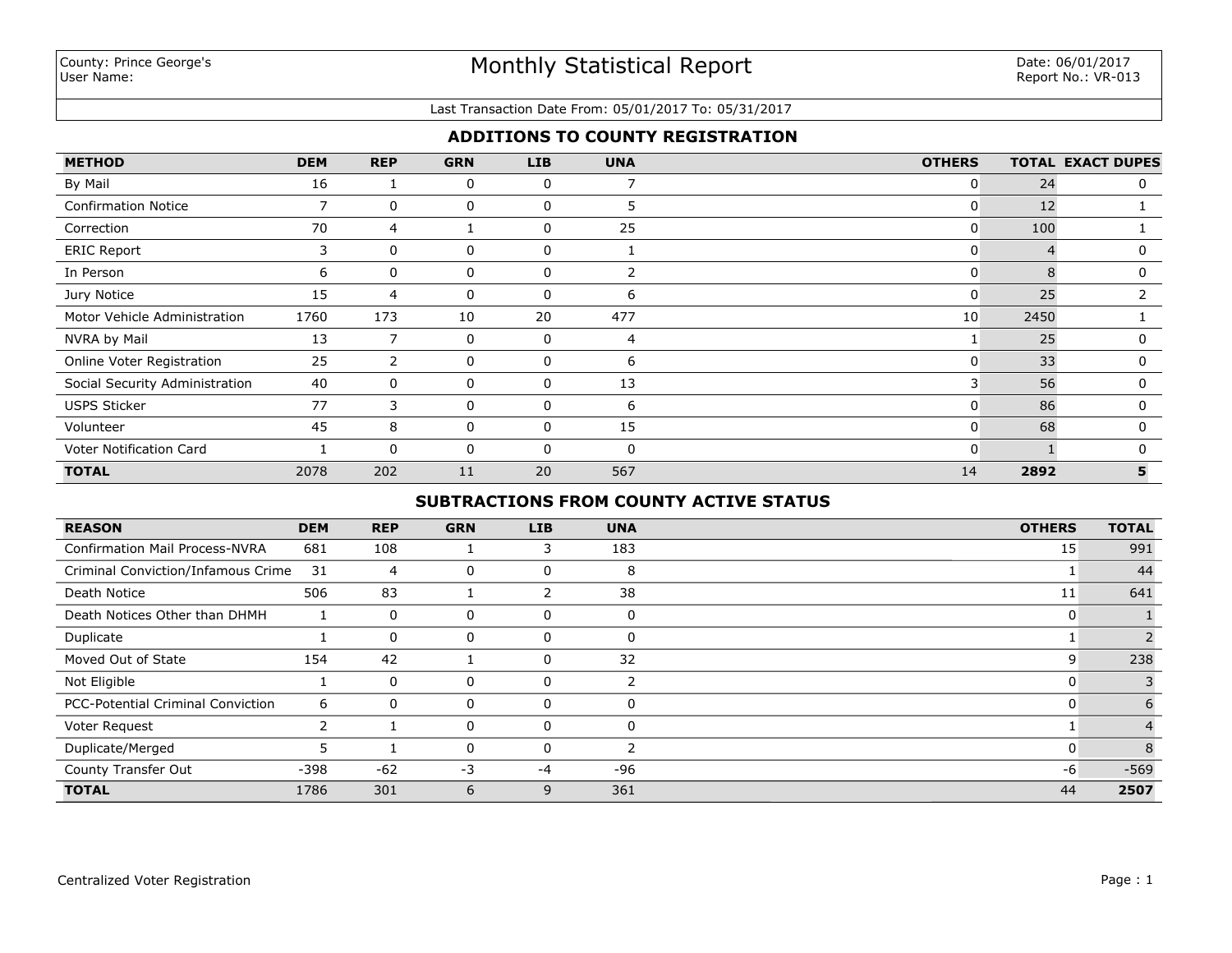#### Last Transaction Date From: 05/01/2017 To: 05/31/2017

|               |            |            |            |            |            | <b>AFFILIATION CHANGES</b> |               |              |
|---------------|------------|------------|------------|------------|------------|----------------------------|---------------|--------------|
| <b>CHANGE</b> | <b>DEM</b> | <b>REP</b> | <b>GRN</b> | <b>LIB</b> | <b>UNA</b> |                            | <b>OTHERS</b> | <b>TOTAL</b> |
| From          | 246        | 83         |            |            | 94         |                            | 48            | 479          |
| ١o            | 146        | 56         |            |            | 253        |                            | ᆠᆂ            | 479          |
| <b>TOTAL</b>  | $-100$     | $-27$      |            |            | 159        |                            | $-37$         | $\mathbf{O}$ |

### **CURRENT ACTIVE REGISTRATION**

| <b>ACTIVITY</b>              | <b>DEM</b> | <b>REP</b> | <b>GRN</b> | <b>LIB</b> | <b>UNA</b> | <b>OTHERS</b> | <b>TOTAL</b>   |
|------------------------------|------------|------------|------------|------------|------------|---------------|----------------|
| <b>BEGINNING OF REPORT</b>   | 457273     | 42570      | 1030       | 1543       | 65133      | 11938         | 579487         |
| ADDITIONS $(+)$              | 2078       | 202        | 11         | 20         | 567        | 14            | 2892           |
| REINSTATED (+)               | 109        |            |            | 0          | 23         |               | 140            |
| CANCELLED (-)                | $-700$     | $-131$     | $-2$       | $-2$       | $-82$      | $-23$         | $-940$         |
| COUNTY TRANSFER OUT (-)      | $-398$     | $-62$      | $-3$       | $-4$       | -96        | -6            | $-569$         |
| AFFILIATION CHANGES (+ OR -) | $-100$     | $-27$      |            |            | 159        | $-37$         | $\overline{0}$ |
| * INACTIVATED (-)            | $-682$     | $-108$     | $-1$       | -3         | $-183$     | $-15$         | $-992$         |
| $*$ REACTIVATED $(+)$        | 148        | 4          | 0          | 0          | 15         |               | 168            |
| <b>END OF REPORT TOTALS</b>  | 457728     | 42455      | 1038       | 1557       | 65536      | 11872         | 580186         |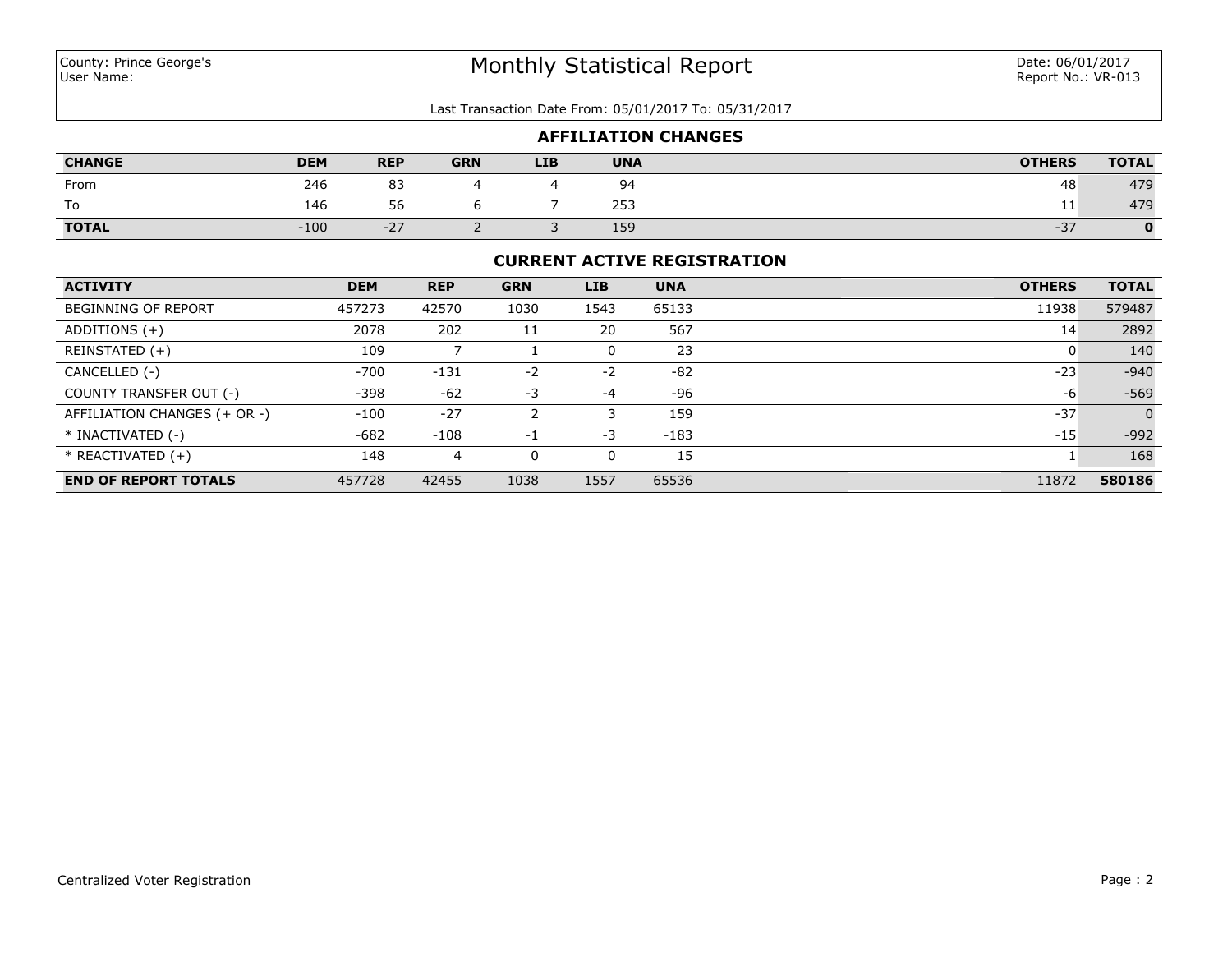#### Last Transaction Date From: 05/01/2017 To: 05/31/2017

## **INACTIVE REGISTRATION**

### **SUBTRACTIONS FROM COUNTY INACTIVE STATUS**

| <b>REASON</b>                      | <b>DEM</b> | <b>REP</b> | <b>GRN</b>   | <b>LIB</b> | <b>UNA</b> | <b>OTHERS</b>   | <b>TOTAL</b> |
|------------------------------------|------------|------------|--------------|------------|------------|-----------------|--------------|
| By Mail                            |            | 0          | 0            | 0          | 0          | 0               |              |
| <b>Confirmation Notice</b>         | 10         |            | 0            | 0          | 2          |                 | 14           |
| Criminal Conviction/Infamous Crime | 0          | 0          | 0            | 0          | 0          |                 |              |
| Death Notice                       | 9          | 2          | 0            | 0          | 0          | 0               | 11           |
| In Person                          |            | 0          | 0            | 0          | 0          | 0               |              |
| Motor Vehicle Administration       | 138        | 2          | 0            | 0          | 8          | 2               | 150          |
| Moved Out of State                 | 201        | 49         | 0            | 0          | 46         | 10 <sup>1</sup> | 306          |
| NVRA by Mail                       |            | 0          | 0            | 0          | 0          | 0               |              |
| Online Voter Registration          |            | 0          | 0            | 0          | 0          | $\mathbf{0}$    |              |
| Duplicate/Merged                   |            |            | 0            | 0          |            |                 | 3            |
| County Transfer Out                | $-20$      | 0          | $\mathbf{0}$ |            | -5         | $\mathbf{0}$    | $-25$        |
| <b>TOTAL</b>                       | 382        | 55         | $\mathbf{0}$ | 0          | 62         | 15              | 514          |

## **CURRENT INACTIVE REGISTRATION**

| <b>ACTIVITY</b>              | <b>DEM</b> | <b>REP</b> | <b>GRN</b> | <b>LIB</b> | <b>UNA</b> | <b>OTHERS</b> | <b>TOTAL</b>   |
|------------------------------|------------|------------|------------|------------|------------|---------------|----------------|
| BEGINNING OF REPORT          | 22423      | 2191       | 52         | 85         | 3818       | 754           | 29323          |
| $*$ INACTIVATED $(+)$        | 682        | 108        |            |            | 183        | 15            | 992            |
| *REACTIVATED (-)             | $-152$     | -3         |            | 0          | $-10$      | -3            | $-168$         |
| COUNTY TRANSFER OUT (-)      | $-20$      | $\Omega$   |            | 0          | -5         |               | $-25$          |
| AFFILIATION CHANGES (+ OR -) |            | 0          |            | 0          | $\Omega$   |               | $\Omega$       |
| CANCELLED FROM INACTIVE (-)  | $-210$     | $-52$      |            | 0          | $-47$      | $-12$         | $-321$         |
| PENDING FROM INACTIVE (-)    |            | $\Omega$   |            | 0          |            |               | $\overline{0}$ |
| <b>TOTAL INACTIVE</b>        | 22723      | 2244       | 53         | 88         | 3939       | 754           | 29801          |

# **ACTIVE AND INACTIVE REGISTRATION TOTAL REGISTRATION RECORDS**

| <b>ACTIVITY</b>            | <b>DEM</b> | <b>REP</b> | <b>GRN</b> | LIB  | <b>UNA</b> | <b>OTHERS</b> | <b>TOTAL</b> |
|----------------------------|------------|------------|------------|------|------------|---------------|--------------|
| <b>ACTIVE REGISTRATION</b> | 457728     | 42455      | 1038       | 1557 | 65536      | 11872         | 580186       |
| INACTIVE REGISTRATION      | 22723      | 2244       | 53<br>--   | 88   | 3939       | 754           | 29801        |